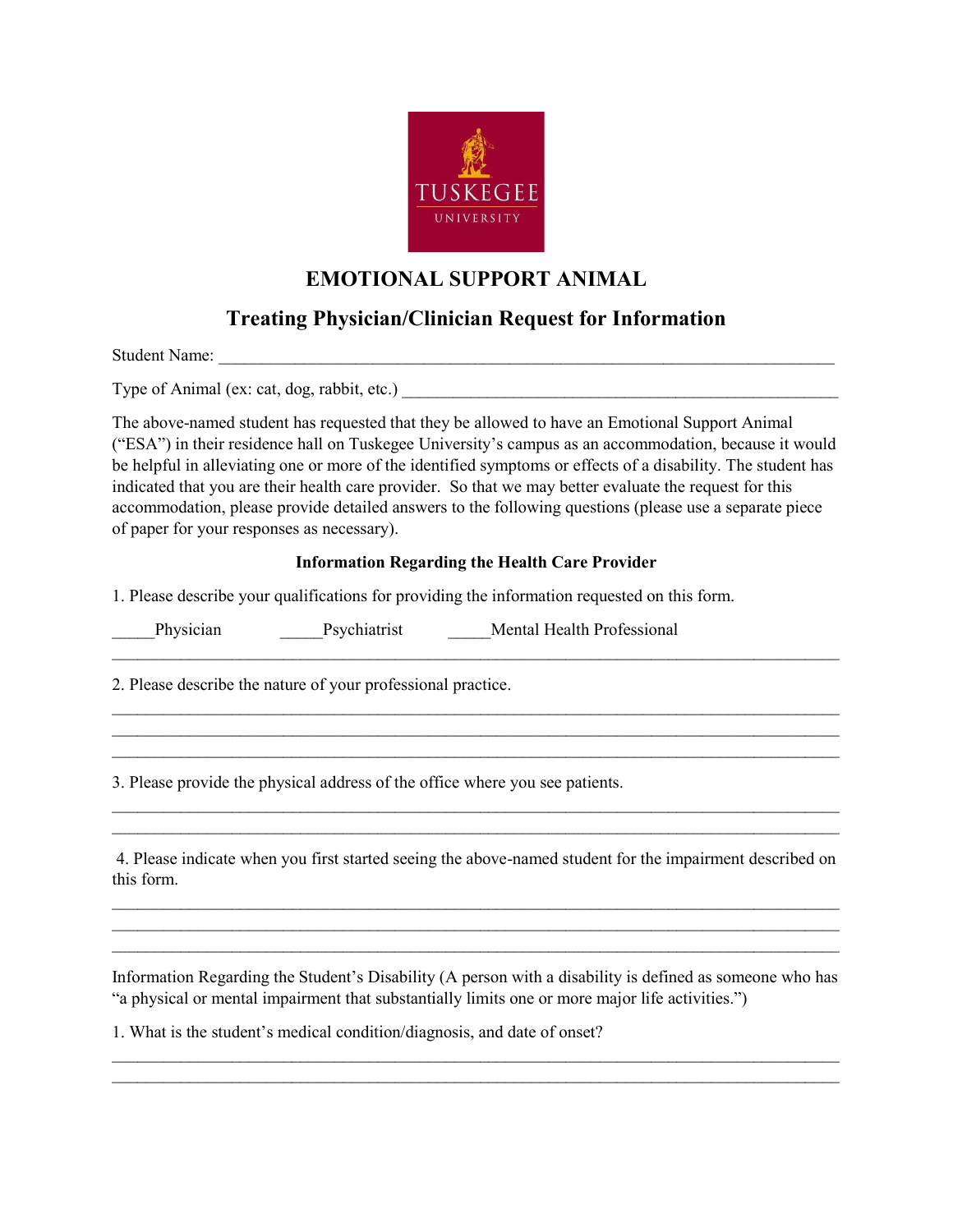1. What is the student's medical condition/diagnosis, and date of onset? Continued

2. What is the severity of the condition?

3. How long is this condition likely to persist?

4. Describe the symptoms related to the student's condition, if any, that cause significant impairment in one or more major life activities and which would support the student's request to have an ESA in their residence on campus?

 $\_$  , and the set of the set of the set of the set of the set of the set of the set of the set of the set of the set of the set of the set of the set of the set of the set of the set of the set of the set of the set of th  $\mathcal{L}_\text{max}$  , and the contract of the contract of the contract of the contract of the contract of the contract of the contract of the contract of the contract of the contract of the contract of the contract of the contr

 $\mathcal{L}_\text{max}$  , and the contract of the contract of the contract of the contract of the contract of the contract of  $\_$  , and the set of the set of the set of the set of the set of the set of the set of the set of the set of the set of the set of the set of the set of the set of the set of the set of the set of the set of the set of th  $\mathcal{L}_\text{max}$  , and the contract of the contract of the contract of the contract of the contract of the contract of  $\_$  , and the set of the set of the set of the set of the set of the set of the set of the set of the set of the set of the set of the set of the set of the set of the set of the set of the set of the set of the set of th

 $\mathcal{L}_\text{max}$  , and the contribution of the contribution of the contribution of the contribution of the contribution of the contribution of the contribution of the contribution of the contribution of the contribution of t

 $\mathcal{L}_\text{max}$  , and the contract of the contract of the contract of the contract of the contract of the contract of

 $\mathcal{L} = \{ \mathcal{L} = \{ \mathcal{L} = \{ \mathcal{L} = \{ \mathcal{L} = \{ \mathcal{L} = \{ \mathcal{L} = \{ \mathcal{L} = \{ \mathcal{L} = \{ \mathcal{L} = \{ \mathcal{L} = \{ \mathcal{L} = \{ \mathcal{L} = \{ \mathcal{L} = \{ \mathcal{L} = \{ \mathcal{L} = \{ \mathcal{L} = \{ \mathcal{L} = \{ \mathcal{L} = \{ \mathcal{L} = \{ \mathcal{L} = \{ \mathcal{L} = \{ \mathcal{L} = \{ \mathcal{L} = \{ \mathcal{$ 

#### **Information About the Proposed ESA**

 $\_$  , and the set of the set of the set of the set of the set of the set of the set of the set of the set of the set of the set of the set of the set of the set of the set of the set of the set of the set of the set of th \_\_\_\_\_\_\_\_\_\_\_\_\_\_\_\_\_\_\_\_\_\_\_\_\_\_\_\_\_\_\_\_\_\_\_\_\_\_\_\_\_\_\_\_\_\_\_\_\_\_\_\_\_\_\_\_\_\_\_\_\_\_\_\_\_\_\_\_\_\_\_\_\_\_\_\_\_\_\_\_\_\_\_\_\_ \_\_\_\_\_\_\_\_\_\_\_\_\_\_\_\_\_\_\_\_\_\_\_\_\_\_\_\_\_\_\_\_\_\_\_\_\_\_\_\_\_\_\_\_\_\_\_\_\_\_\_\_\_\_\_\_\_\_\_\_\_\_\_\_\_\_\_\_\_\_\_\_\_\_\_\_\_\_\_\_\_\_\_\_\_

1. Is this an animal that you specifically prescribed as part of treatment plan for the student, and if so, why?\_\_\_\_\_\_\_\_\_\_\_\_\_\_\_\_\_\_\_\_\_\_\_\_\_\_\_\_\_\_\_\_\_\_\_\_\_\_\_\_\_\_\_\_\_\_\_\_\_\_\_\_\_\_\_\_\_\_\_\_\_\_\_\_\_\_\_\_\_\_\_\_\_\_\_\_\_\_\_\_

\_\_\_\_\_\_\_\_\_\_\_\_\_\_\_\_\_\_\_\_\_\_\_\_\_\_\_\_\_\_\_\_\_\_\_\_\_\_\_\_\_\_\_\_\_\_\_\_\_\_\_\_\_\_\_\_\_\_\_\_\_\_\_\_\_\_\_\_\_\_\_\_\_\_\_\_\_\_\_\_\_\_\_\_\_

\_\_\_\_\_\_\_\_\_\_\_\_\_\_\_\_\_\_\_\_\_\_\_\_\_\_\_\_\_\_\_\_\_\_\_\_\_\_\_\_\_\_\_\_\_\_\_\_\_\_\_\_\_\_\_\_\_\_\_\_\_\_\_\_\_\_\_\_\_\_\_\_\_\_\_\_\_\_\_\_\_\_\_\_\_ 2. Do you believe the ESA will have a beneficial effect for the student while in residence on campus, and if so, why and how?

 $\_$  , and the set of the set of the set of the set of the set of the set of the set of the set of the set of the set of the set of the set of the set of the set of the set of the set of the set of the set of the set of th  $\mathcal{L}_\text{max}$  , and the contribution of the contribution of the contribution of the contribution of the contribution of the contribution of the contribution of the contribution of the contribution of the contribution of t  $\mathcal{L}_\text{max}$  , and the contract of the contract of the contract of the contract of the contract of the contract of

3. What symptoms will be reduced or affected by the student's having the ESA in their residence hall?\_\_\_\_\_\_\_\_\_\_\_\_\_\_\_\_\_\_\_\_\_\_\_\_\_\_\_\_\_\_\_\_\_\_\_\_\_\_\_\_\_\_\_\_\_\_\_\_\_\_\_\_\_\_\_\_\_\_\_\_\_\_\_\_\_\_\_\_\_\_\_\_\_\_\_\_\_\_\_\_\_

4. Is there evidence that an ESA has helped this student in the past or currently? If yes, please describe.

\_\_\_\_\_\_\_ \_\_\_\_\_\_\_\_\_\_\_\_\_\_\_\_\_\_\_\_\_\_\_\_\_\_\_\_\_\_\_\_\_\_\_\_\_\_\_\_\_\_\_\_\_\_\_\_\_\_\_\_\_\_\_\_\_\_\_\_\_\_\_\_\_\_\_\_\_\_\_\_\_\_\_\_\_ \_\_\_\_\_\_\_\_\_\_\_\_\_\_\_\_\_\_\_\_\_\_\_\_\_\_\_\_\_\_\_\_\_\_\_\_\_\_\_\_\_\_\_\_\_\_\_\_\_\_\_\_\_\_\_\_\_\_\_\_\_\_\_\_\_\_\_\_\_\_\_\_\_\_\_\_\_\_\_\_\_\_\_\_\_

 $\_$  , and the set of the set of the set of the set of the set of the set of the set of the set of the set of the set of the set of the set of the set of the set of the set of the set of the set of the set of the set of th  $\_$  , and the set of the set of the set of the set of the set of the set of the set of the set of the set of the set of the set of the set of the set of the set of the set of the set of the set of the set of the set of th \_\_\_\_\_\_\_\_\_\_\_\_\_\_\_\_\_\_\_\_\_\_\_\_\_\_\_\_\_\_\_\_\_\_\_\_\_\_\_\_\_\_\_\_\_\_\_\_\_\_\_\_\_\_\_\_\_\_\_\_\_\_\_\_\_\_\_\_\_\_\_\_\_\_\_\_\_\_\_\_\_\_\_\_\_

#### **Importance of ESA to Student's Well-Being**

1. In your opinion, how important is the ESA to the student's general well-being. Please circle applicable statement.

| $1 = not important$ | $2 =$ Somewhat Important | 3=No significant importance/unimportance |
|---------------------|--------------------------|------------------------------------------|
| $4=$ Important      | 5=critically important   |                                          |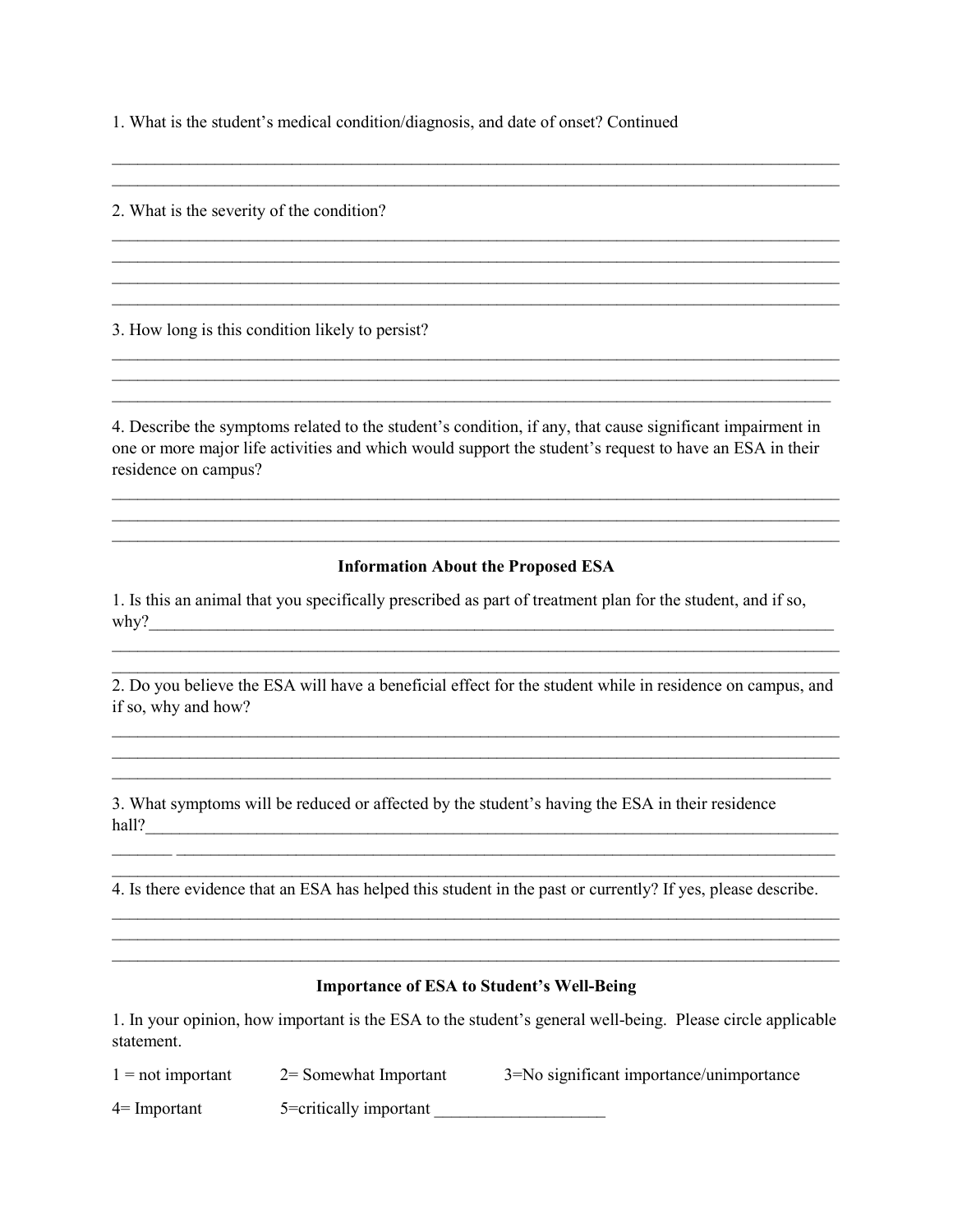2. Please explain the rationale for your response to the previous question:

3. In your opinion, terms of impairment-related symptomology, would result if the requested accommodation is not approved by the University?

4. Have you discussed with your patient/client the responsibilities associated with properly caring for an animal while engaged in typical University activities and residing in campus housing? Yes No

 $\_$  , and the set of the set of the set of the set of the set of the set of the set of the set of the set of the set of the set of the set of the set of the set of the set of the set of the set of the set of the set of th \_\_\_\_\_\_\_\_\_\_\_\_\_\_\_\_\_\_\_\_\_\_\_\_\_\_\_\_\_\_\_\_\_\_\_\_\_\_\_\_\_\_\_\_\_\_\_\_\_\_\_\_\_\_\_\_\_\_\_\_\_\_\_\_\_\_\_\_\_\_\_\_\_\_\_\_\_\_\_\_\_\_\_\_\_  $\_$  , and the set of the set of the set of the set of the set of the set of the set of the set of the set of the set of the set of the set of the set of the set of the set of the set of the set of the set of the set of th

 $\_$  , and the set of the set of the set of the set of the set of the set of the set of the set of the set of the set of the set of the set of the set of the set of the set of the set of the set of the set of the set of th \_\_\_\_\_\_\_\_\_\_\_\_\_\_\_\_\_\_\_\_\_\_\_\_\_\_\_\_\_\_\_\_\_\_\_\_\_\_\_\_\_\_\_\_\_\_\_\_\_\_\_\_\_\_\_\_\_\_\_\_\_\_\_\_\_\_\_\_\_\_\_\_\_\_\_\_\_\_\_\_\_\_\_\_\_  $\mathcal{L}_\text{max}$  , and the contract of the contract of the contract of the contract of the contract of the contract of

\_\_\_\_\_\_\_\_\_\_\_\_\_\_\_\_\_\_\_\_\_\_\_\_\_\_\_\_\_\_\_\_\_\_\_\_\_\_\_\_\_\_\_\_\_\_\_\_\_\_\_\_\_\_\_\_\_\_\_\_\_\_\_\_\_\_\_\_\_\_\_\_\_\_\_\_\_\_\_\_\_\_\_\_\_  $\mathcal{L}_\text{max}$  , and the contract of the contract of the contract of the contract of the contract of the contract of  $\_$  , and the set of the set of the set of the set of the set of the set of the set of the set of the set of the set of the set of the set of the set of the set of the set of the set of the set of the set of the set of th \_\_\_\_\_\_\_\_\_\_\_\_\_\_\_\_\_\_\_\_\_\_\_\_\_\_\_\_\_\_\_\_\_\_\_\_\_\_\_\_\_\_\_\_\_\_\_\_\_\_\_\_\_\_\_\_\_\_\_\_\_\_\_\_\_\_\_\_\_\_\_\_\_\_\_\_\_\_\_\_\_\_\_\_\_

5. Do you believe those responsibilities might exacerbate the student's symptoms in any way? (If you have not had this conversation with the student, we will discuss with the student at a later date).

Thank you for taking the time to complete this form. If we need additional information, we may contact you at a later date. We recognize that having an ESA in the residence hall can be a real benefit for someone with a significant impairment, though the practical limitations of our housing arrangements make it necessary to carefully consider the impact of the request for an ESA on both the student and the campus community.

Please provide contact information, sign and date this questionnaire (below), and return it to:

Steven B. McCrary Director ADA Compliance Tuskegee University Tompkins Hall Rm. 404 Office: 334-727-8186 – Fax: 334-724-4949 Mobile: 615-604-1225 Email: [smccrary@tuskegee.edu](mailto:smccrary@tuskegee.edu)

| Address:             |       |  |
|----------------------|-------|--|
|                      |       |  |
| FAX                  |       |  |
| Your Signature:      | Date: |  |
| License # and State: |       |  |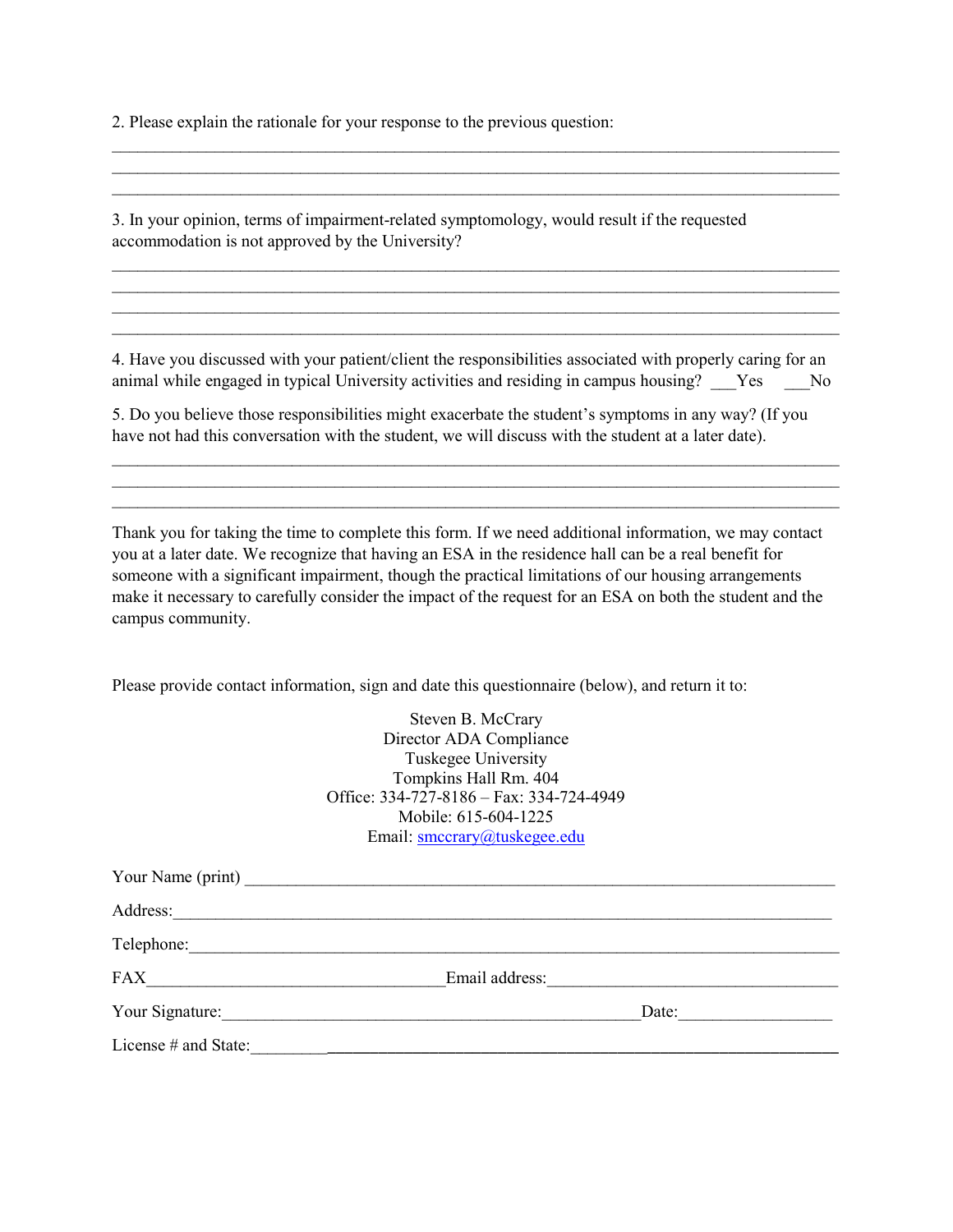

# **Animal Application & Registration Form**

|                                                                            | Name of Owner: Student ID:                                                                                                                                                                                                                                                                |
|----------------------------------------------------------------------------|-------------------------------------------------------------------------------------------------------------------------------------------------------------------------------------------------------------------------------------------------------------------------------------------|
|                                                                            |                                                                                                                                                                                                                                                                                           |
|                                                                            | Permanent Address: Note and the Community of the Community of the Community of the Community of the Community of the Community of the Community of the Community of the Community of the Community of the Community of the Com                                                            |
|                                                                            | <b>Description of Animal</b>                                                                                                                                                                                                                                                              |
| (Please attach a picture of the animal to this form)                       |                                                                                                                                                                                                                                                                                           |
|                                                                            |                                                                                                                                                                                                                                                                                           |
|                                                                            | Type of Animal/Breed: Color: Color:                                                                                                                                                                                                                                                       |
|                                                                            |                                                                                                                                                                                                                                                                                           |
| the incident:                                                              | Has the animal ever bitten or shown aggression towards people? If yes, when? Please describe                                                                                                                                                                                              |
| University may confirm this information.                                   | Local Emergency Caregiver Information In the event of an emergency or if you are not able to<br>adequately care for your animal, you must provide the information of a person who will take<br>responsibility for your animal. This may not be a current student who lives on campus. The |
|                                                                            |                                                                                                                                                                                                                                                                                           |
|                                                                            |                                                                                                                                                                                                                                                                                           |
| comply with these guidelines may result in the revocation of any approval. | I have read the Tuskegee University Conditions for Animals and I understand that failure to                                                                                                                                                                                               |

 $\_$ 

Signature Date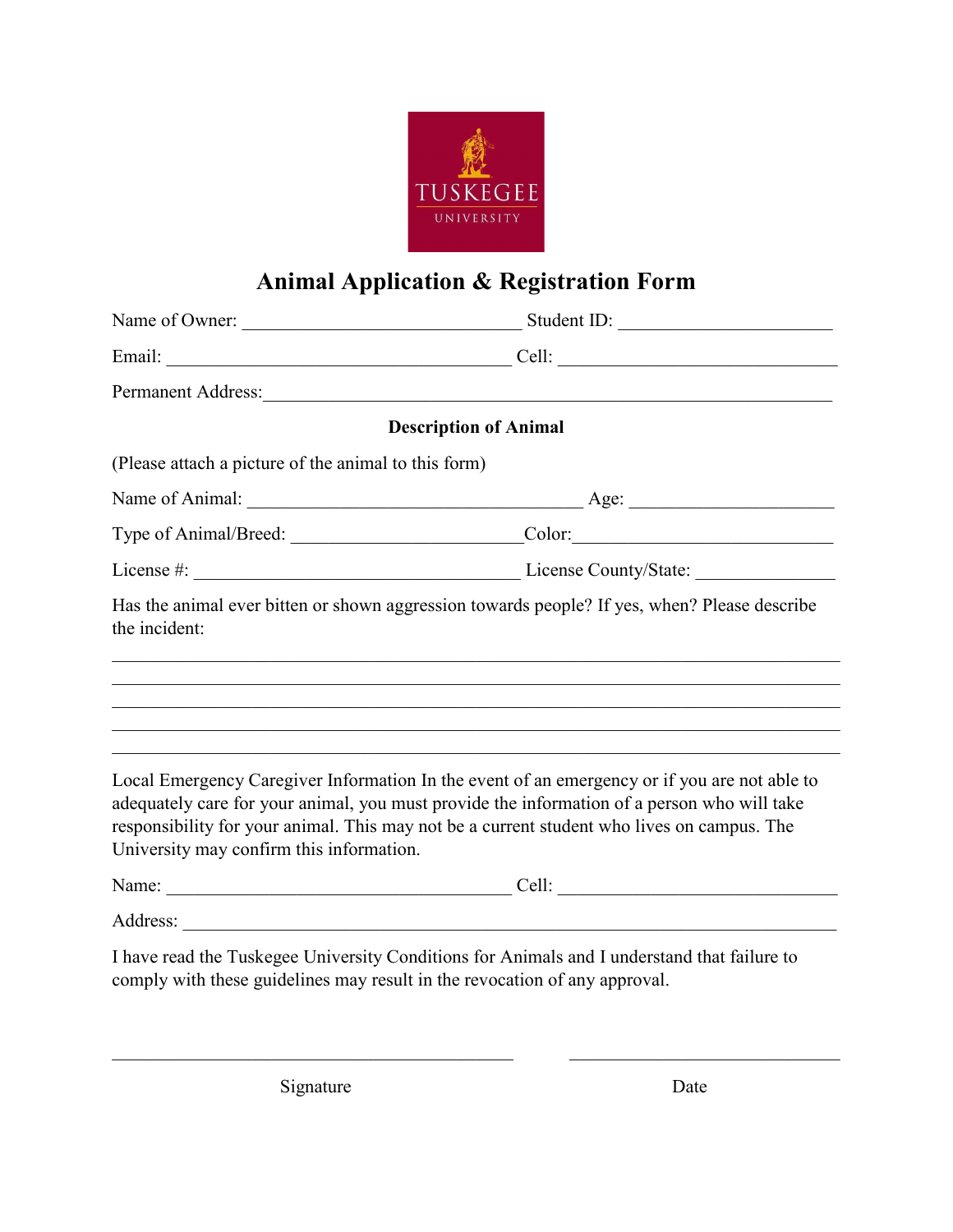

### **Animal Application & Registration Form Assumption of Liability**

I assume all responsibility for supervising the animal that I have registered with Tuskegee University. Additionally, I assume any and all liability for all actions of said animal.

I agree I shall, at my own expense, indemnify, defend and hold Tuskegee University, its directors, trustees, administrators, employees, students, agents, affiliates, designees and assignees harmless from and against any and all suits, causes of action, proceedings, loss, damage, liability or expense, including defense costs and legal fees, and claims of any nature, including but not limited to, damage to property and personal injuries arising out of or resulting from my animal's presence on Tuskegee University property.

Neither the Residence Life & Housing Office nor Tuskegee University is responsible for supervising the registered animal, nor do they assume liability for the actions of the animal. I agree and understand that Tuskegee University is not responsible nor liable if the animal is lost, stolen or injured.

I am providing an alternate/emergency caregiver for the animal should I be unavailable to address concerns regarding the animal.

| Name:     | Cell: |
|-----------|-------|
| Address:  |       |
| Signature | Date  |